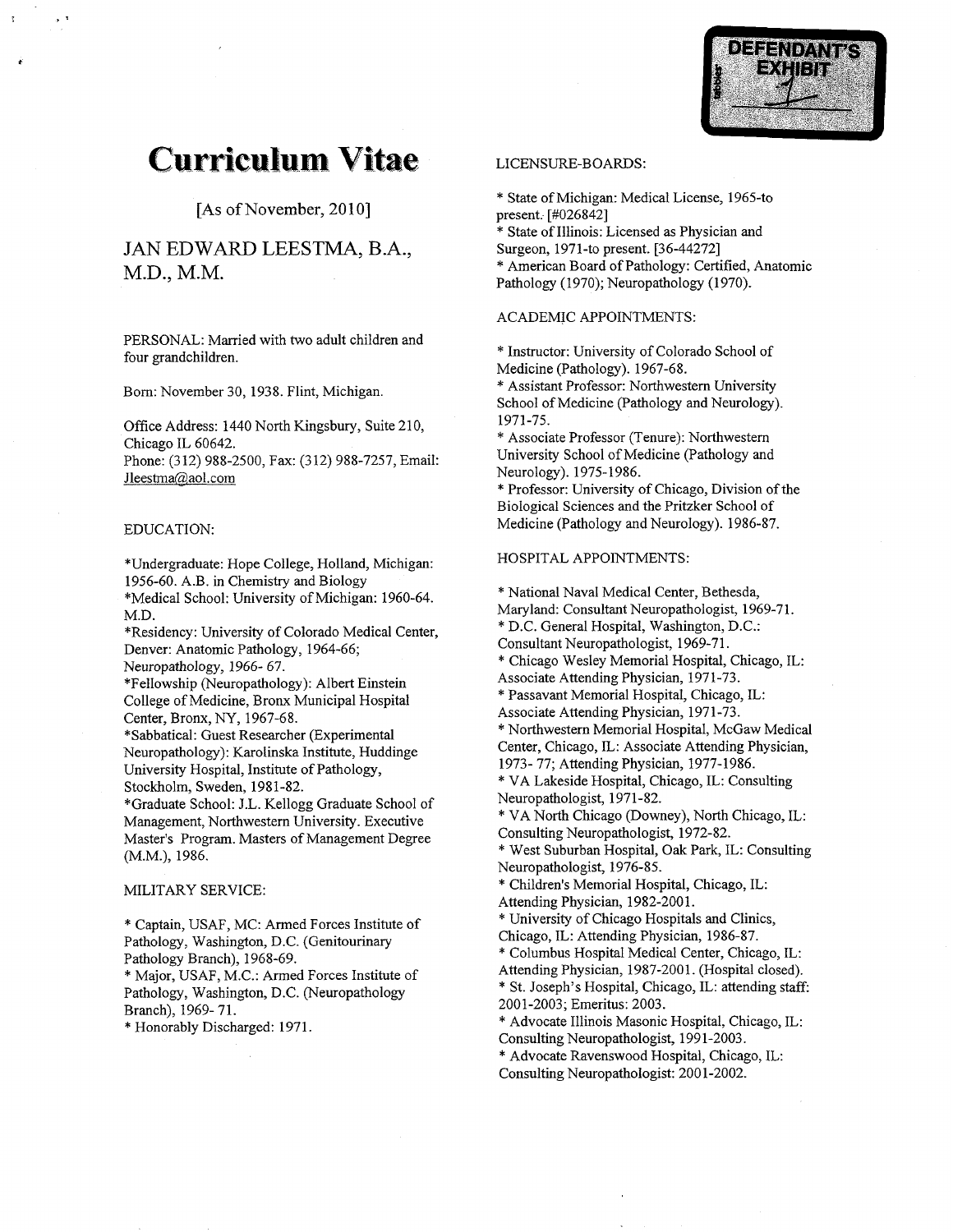Neurosurgical and Orthopedic Institute of Chicago (formerly Ravenswood Hospital): 2002-2003; Emeritus: 2003.

\*Children's Memorial Hospital, Northwestern University Medical Center, Chicago IL: Emeritus Attending Physician, 2003. Consulting Neuropathologist: Dec. 2003-2005.

## OTHER APOINTMENTS AND PROFESSIONAL ACTIVITIES

\* Assistant Medical Examiner (Neuropathology), Office of the Medical Examiner, Cook County (Chicago), IL. 1977-1987.

Private consultant practice in forensics and neuropathology: 1973-present

\* Baxter-Travenol Laboratories Inc., Morton Grove, IL: Consultant. 1973-79; 80-82.

American Association of Neuropathologists Member: 1970-present.

Member of Professional Affairs Committee Councilor to International Society of Neuropathology, 1985-89; Program Committee, 1986-1990

\*Cyberonics, Inc., Webster, TX: Consultant: 1996-99

\* Institute of Forensic Sciences of Puerto Rico (San Juan, PR): Neuropathology Consultant: 1997-2001.

## ADMINISTRATIVE APPOINTMENTS

\* Northwestern University Medical Center: Director of Neuropathology, 1971-81. Director of Residency Training in Pathology. 1979-81; Chairman, Admissions Committee for Transfer Students (Northwestern University Medical School), 1977-79. \* Society of Sigma Xi, Northwestern University Chapter, President, 1981.

\* Children's Memorial Hospital: Chief of Neuropathology, 1982-86.

The Division of the Biological Sciences and Pritzker School of Medicine, University of Chicago: Dean of Students for the Division 1986-87

The Chicago Institute of Neurosurgery and Neuroresearch, Columbus Hospital: Associate Medical Director, 1987-1999.

The Chicago Institute for Neurosurgery and Neuroresearch, Inc., Executive Director of Research, 1990-1999.

\* Chief Executive Officer, Neurotherapeutics Management Co., Chicago, IL: 1994-1999.

\* Co-Founder, Chief Medical Officer, Secretary-Secretary-Treasurer, and Board of Directors member: Nyxis Neurotherapies, Inc., Chicago, IL: 1999-2007.

\* Member, Board of Directors, The Chicago Institute of Neurosurgery and Neuroresearch Medical Group 1997-1999

\* Partner, The Chicago Institute of Neurosurgery and Neuroresearch Medical Group: 1987-2003.

\* Advisory Board Member: The Falk Center for Molecular Therapeutics, Department of Biomedical Engineering The McCormick School of Engineering and Applied Science, Northwestern University, Evanston, IL. (2003-present).

\* Member, Board of Directors, and Secretary-Treasurer, Naurex Inc., 2007-present.

## EDITORSHIPS/PARTICIPATIONS

The Year Book of Pathology and Clinical

Pathology: Associate Editor, 1973-1980.

\* Medical Trial Technique Quarterly: Editorial Board, 1977-1999.

\* Periodic peer reviewer: New England Journal of Medicine; Journal of Neuropathology and Experimental Neurology; Journal of the American Medical Association; Epilepsia; Archives of Pathology and Laboratory Medicine, The American Journal of Forensic Medicine and Pathology American Journal of Physicians and Surgeons, and other professional journals

Ad hoc grant reviews and site visits for National Science Foundation and the National Institutes of Health (NINCDS).

\* Member: Consensus panel: Acoutic Neuroma-NIH, 1991.

\* Editorial Board: American Journal of Forensic Medicine and Pathology: 2002-present.

\* Editorial Board: The Open Forensic Science Journal. Bentham Science Publishers: 2009-present.

## HONORS AND AWARDS

University of Michigan School of Medicine Special Studies Program, 1962-64.

\* American Cancer Society Fellow, 1967-68.

\* Grantee, National Institutes of Health (RO-1), NINCDS, 1974-77.

\* George H. Joost Outstanding Teacher in the Basic Sciences Northwestern University School of Medicine, 1979.

\* Guest Researcher, Karolinska Institutet (Pathology Institute-Huddinge Sjukhus), Stockholm, Sweden, 1981-82.

#### CIVIC INTERESTS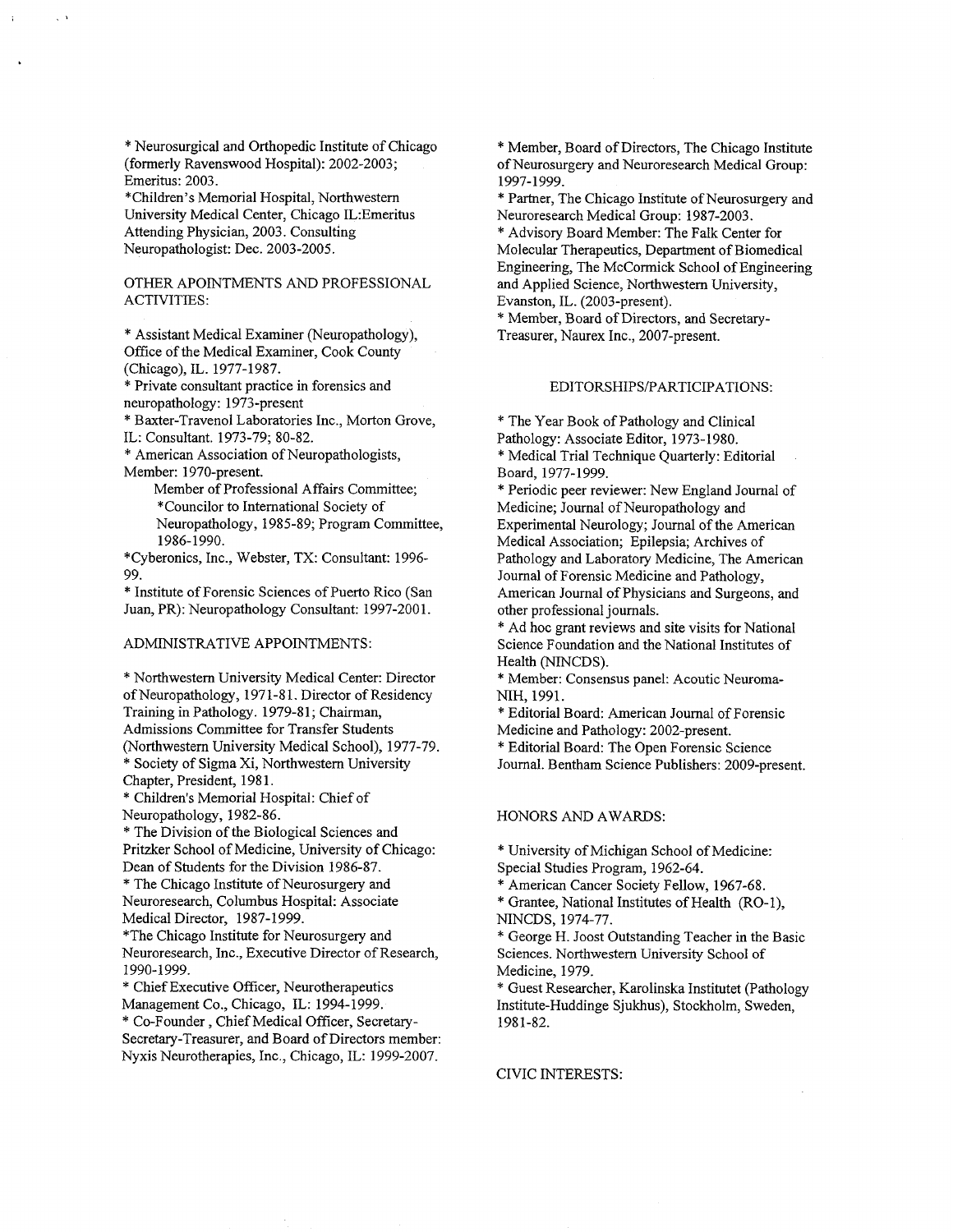\* Juvenile Protective Association of Chicago (direct services to abused and neglected children and their families): Board Member (1977-present); Assistant Treasurer (1980-82); Vice President (1983-85). Chicago Council on Foreign and Domestic Affairs

Executive Board, 1974-82; 87-89. \* Horizon Hospice of Chicago: Board Member,

1988-1992. Medical advisor, 1992-1998.

Board Member and Chairman of Grants

Committee, The Columbus-Cabrini Medical Center Foundation, 1988-2000.

\* Board Member and Secretary, The Chicago Institute for Neurosurgery and Neuroresearch, Inc. (not-for-profit research institute) Chicago: 1998-2004

#### PROFESSIONAL MEMBERSHIPS

American Association of Neuropathologists 1970 present

Chicago Institute of Medicine

Illinois Society of Pathologists

International Society of Neuropathology

\* American Academy of Forensic Sciences: Associate Member, 2004-2006; Member, 2006-2009; Fellow, 2009-present

#### Lectures, Courses and Abstracts: not listed.

## Professional Publications

1. Miller, E.K., Willey, E.N., Leestma, J.E., and Riggs, J.L.: Non-immune fluorescent protein staining of neoplasms. Exp. & Molec. Path. 2:144-156, 1963.

2.Schneck, S.A., and Leestma, J.E.: The Central Nervous System.(Chapter 15). In-Ultrastructural Aspects of Disease (Ed.-King, D.W.), Hoeber, New York, 1966.

3.Schneck, S.A., and Leestma, J.E.: The Muscular System. (Chapter 13). In-Ultrastructural Aspects of Disease (Ed.-King, D.W.), Hoeber, New York, 1966

4. Schneck, S.A., Fulginiti, V., and Leestma, J.: Measles virus and panencephalitis Lancet 1:1381-1382., 1967.

5. Williamson, M.E., Leestma, J.E., Black, W.C., and King, D.W.: Histologic Patterns in Tumor Pathology. Hoeber, New York, 1968.

6.Leestma, J.E., and Koenig, K.L.: Sudden death and phenothiazines: a current controversy. Arch. Gen. Psychiat. 18:137- 148, 1968

7. Leestma, J.E., and Martin, E.: An electron probe andhistochemical study of the "ferruginated" neuron. Arch. Path. 86:597- 605, 1968.

8.Leestma, J.E., Bornstein, M.B., Sheppard, R.D., and Feldman, L.A.: Ultrastructural aspects of herpes simplex virus infection in organized cultures of mammalian nervous tissue. Lab. Invest. 20:70-78, 1969

9. Leestma, J.E., and Andrews, J.M.: The fine structure of the Marinesco Body. Arch. Path. 88:431-436, 1969.

10.Leestma, J.E. Major USAF MC: Armed Forces Institute of Pathology CPC #7-69. American Registry of Pathology Armed Forces Institute of Pathology, Washington, D.C., 1969.

11. Dehner, L.P., Leestma, J.E., and Price, E.B. Jr.: Renal cell carcinoma in children clinical-pathologic study of <sup>15</sup> cases and review of literature. J. Pediat. 76:597-368, 1970.

12. Mostofi, F.K., and Leestma, J.E.: CONCEPTS OF DISEASE. A Textbook of Human Pathology. Brunson, J.G., and Gall, E.A. (eds.), MacMillan, New York, 1971: Chapter 9.: Special Aspects of Cell Function, Growth, and Structure-The Genitourinary Tract

13. idem: Chapter 18.: Special Aspects of Inflammation and Circulatory Disorders--The Genitourinary Tract

14. idem: Chapter 22.: Special Aspects of Infection, Immunity, and Hypersensitivity--The Genitourinary Tract

15. idem: Chapter 24.: Special Aspects of Neoplasms-The Genitourinary Tract.

16. Leestma, J.E., and Price, E.B. Jr.: Paraganglioma of the urinary bladder. Cancer 28:1063-1073,1971.

17. Mostofi, J.E., and Leestma, J.E.: Pathology of the Lower Urinary Tract and Male Genitalia (Chapter). In-PATHOLOGY. 6th, Ed., Anderson, W.A.D.(ed.), Mosby, St. Louis, 1971.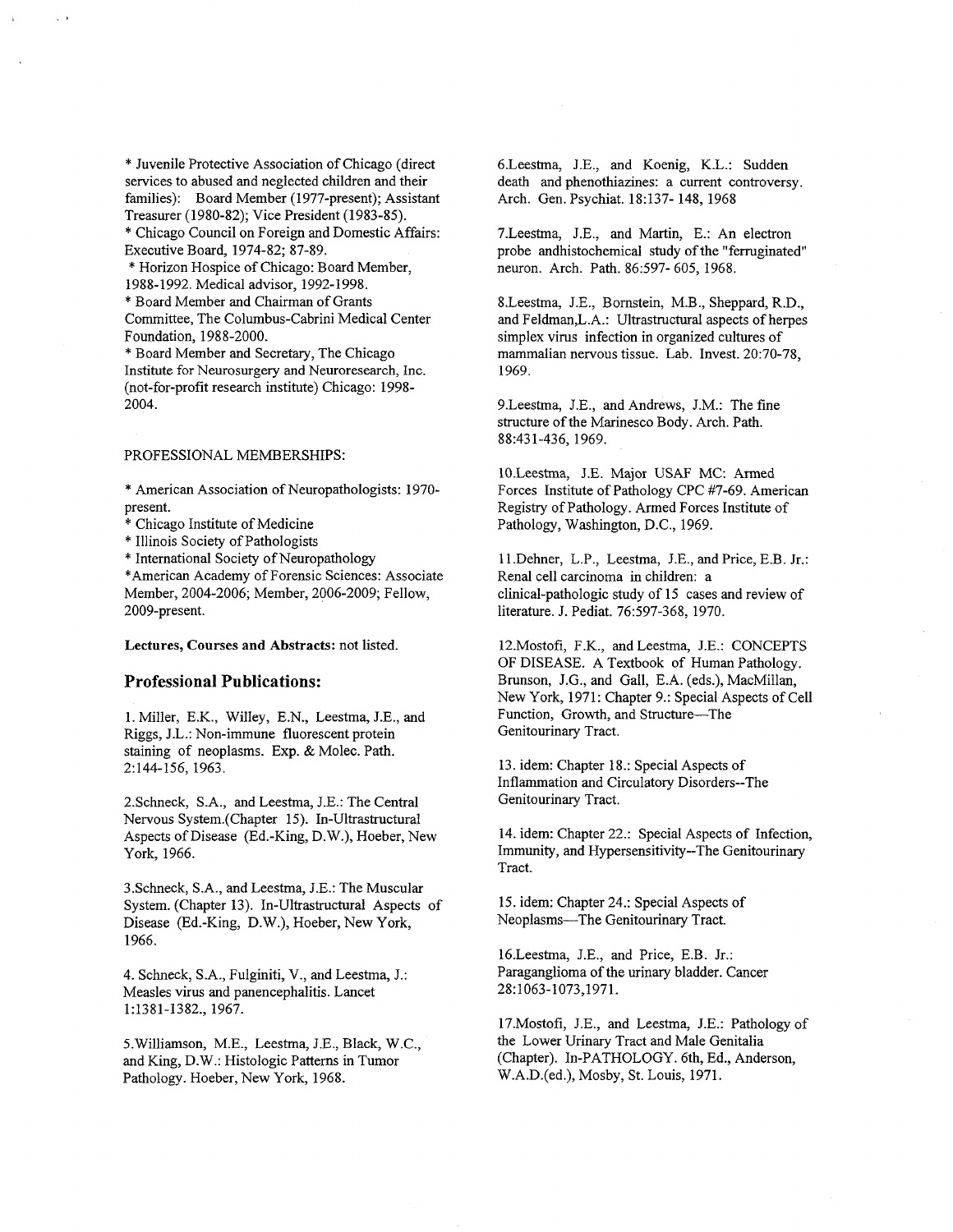18.Hughes, J.R., Cayaffa, J., Leestma, J.E., and Mizuno, Y.: Alternating "wake" and "sleep" EEG patterns in a deeply comatose patient. Clin Electroenceph. 3:86-93, 1972.

19.Henry, J.M., and Leestma, J.E .: Glioblastoma and co-existent meningeal fibrosarcoma. A case study. Acta Neuropath. 23:334-337, 1973.

20.Leestma, J.E. (Sections on:CNS, eye, neuromuscular pathology): The Year Book of Pathology and Clinical Pathology. Year Book, Chicago, 1973.

21. Leestma, J.E. (Sections on:CNS, eye, neuromuscular pathology): The Year Book of Pathology and Clinical Pathology. Year Book, Chicago, 1974.

22.Leestma, J.E. (Sections on:CNS, eye, neuromuscular pathology): The Year Book of Pathology and Clinical Pathology. Year Book, Chicago, 1975.

23.Leestma, J.E.:Stroke:Clinical and Pathological Considerations. Med. Trial Tech. Quart. (fall), 121-137, 1975.

24.Leestma, J.E. (Member of Collaborative Study on Cerebral Survival-NIH Contract NO1-NS-1-2316): The Neuropathological Findings in Irreversible Coma. A Critique of the "Respirator Brain". Walker, A.E., Diamond, E.L., and Moseley, J. (eds). J. Neuropath. & Exp. Neurol. 34:295-323, 1975.

25.Leestma, J.E.: Velocity measurements of particulate neuroplasmic flow. J. Neurobiol. 7:173-183, 1976.

26.Hughes, J.R., Boshes, B., and Leestma, J.E.: Electro-clinical and pathological correlations in comatose patients. Clin. Electroenceph. 7:13-30, 1976

27. Leestma, J.E., and Noronha, A.: Pure motor hemiplegia, medullary pyramid lesion, and olivary hypertrophy. J. Neurol. Neurosurg. & Psychiat. 39:877-884, 1976.

28. Leestma, J.E. (Sections on:CNS, eye, neuromuscular pathology): The Year Book of Pathology and Clinical Pathology. Year Book, Chicago, 1976.

29.Leestma, J.E., and Freeman, S.S.: Computer assisted analysis of particulate axoplasmic flow in organized CNS tissue cultures. J. Neurobiol. 8:453-467, 1977.

30.Sacks, J.G., O'Grady, R.B., Choromokos, E., and Leestma, J.E.: The pathogenesis of optic nerve drusen. A hypothesis. Arch. Ophthal. 95:425-428, 1977

31.Leestma, J.E.: The Pathology of Spinal Cord Injury (Chapter): International Encyclopedia of Neurology, Psychiatry, Psychoanalysis, and Psychology, Wolman, B.J. (Ed.-in-Chief), New York, 1977.

32.Spehlmann, R., Gross, R.A., Ho, S.U., Leestma, J.E., and Norcross, C.A.: Visual evoked potentials and postmortem findings. Ann. Neurol. 2:531-534, 1977.

33.Leestma, J.E. (Section on:CNS, eye, neuromuscular pathology): The Year Book of Pathology and Clinical Pathology. Year Book, Chicago, 1977.

34.Spehlmann, R., Gross, R.A., Ho, S.U., Leestma, J.E., and Norcross, C.A.: Visual evoked responses and postmortem findings in a case of cortical blindness. Trans. Am. Nerol. Assn. 102:1-4, 1977.

35. Leestma, J.E. (Section on: CNS, eye, neuromuscular pathology): The Year Book of Pathology and Clinical Pathology, Year Book, Chicago, 1978.

36.Kubek, M.J., Wilber, J.F., and Leestma, J.E.: The identification of gonadotropic releasing hormone (GnRH) in hypothalamic and extrahypothalamic loci of the human nervous system. Horm. Met. Res. 11:26-29, 1979.

37.Kaplan, P.E., Santana, R., Cohen, J., and Leestma, J.: Glioblastoma multiforme presenting as stroke: an electrophysiological and clinicopathological case report. Arch Phys. Med. Rehab. 60:74-77, 1979.

38.Leestma, J.E.(Section on: CNS eye, neuromuscular, forensic pathology): The Year Book of Pathology. Year Book, Chicago 1979.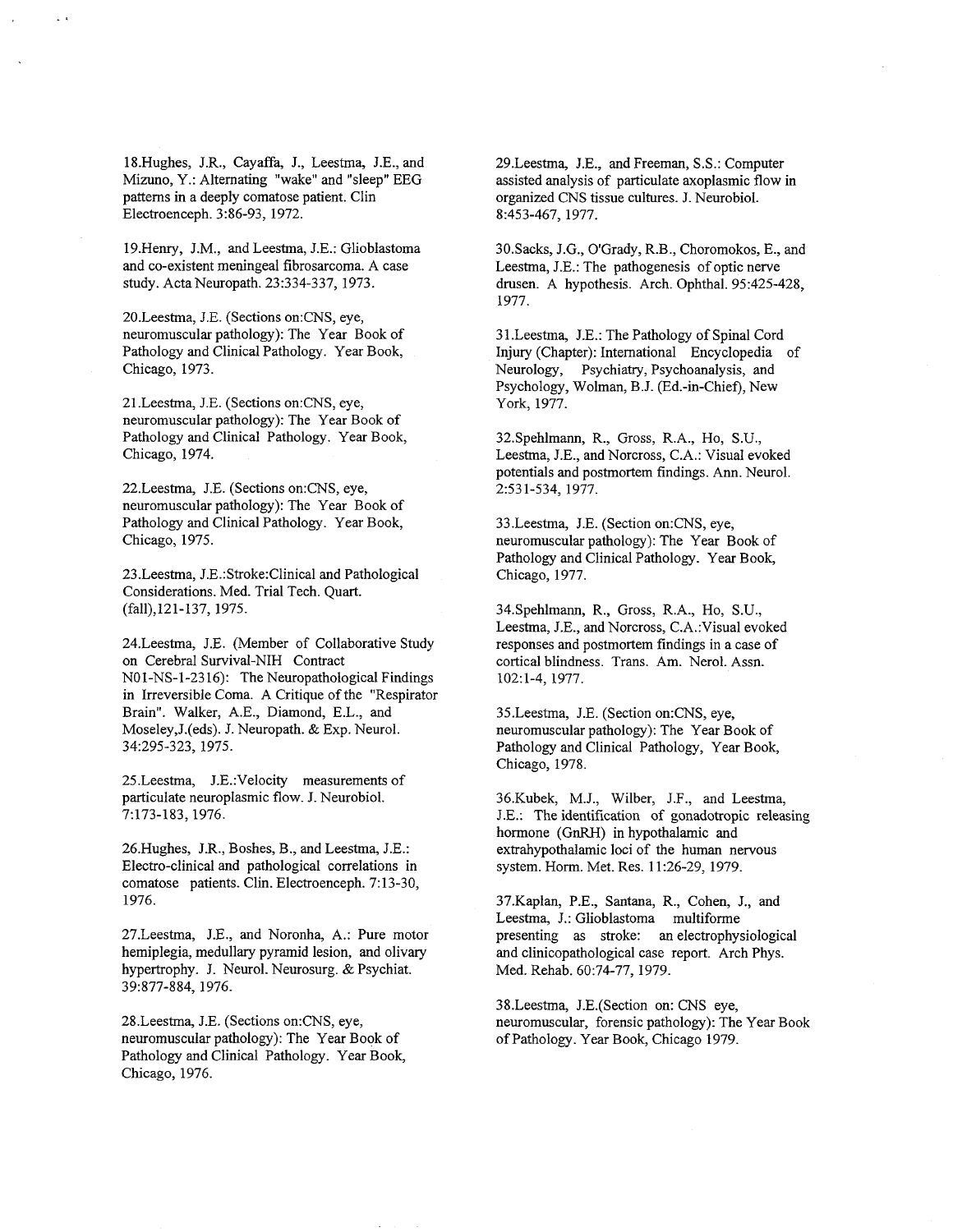39. Szper, I, Oi, S., Leestma, J.E., Kim, K.S., and Wetzel, N.E.: Xanthogranuloma of the third ventricle. J. Neurosurg. 51:565-568, 1979.

40. Leestma, J.E., and Sepsenwol, S.: Sperm tail alterations in the Wobbler mouse. J. Reprod. Fert. 58:267-70, 1980.

41.Leestma, J.E.(Section on:CNS, eye, neuromuscular, forensic pathology): The Year Book of Pathology and Clinical Pathology.Year Book Chicago, 1980.

42.Leestma, J.E.: Werdnig-Hoffmann Disease (Infantile spinal muscular atrophy). Animal model of human disease (Wobbler Mouse). Amer. J. Path. 100:821-824, 1980.

43. Leestma, J.E.: Teaching Monograph. Brain Tumors. Amer. J. Path. 100:239- 316, 1980. \*\*\*(Also published for separate distribution and sale as teaching monograph by Universities Associated for Research and Education in Pathology (UAREP), Bethesda, Md., 1980).

44. Molteni, A., Fors, E., and Leestma, J.: Sterility in Wobbler mice-a defect in cellular estradiol-binding activity. In-Endocrinological Cancer Ovarian function and Disease; Proc. 9th. Int. Study Group for Steroid Hormones. International Congress Series.Pgs. 389-392. (Eds., Adlercreutz, H, Bulbrook, RD, Van der Molen, HJ, Vermeulen, A, and Sciarra, F. Excerpta Medica, Amsterdam, 1980

45.Kaplan, P.E., Hines, J.R., Leestma, J.E., and Ruder, H.J: Neuromuscular junction transmission deficit in a patient with primary hyperparathyroidism. EMG and Clin.Neurophysiol. 20:359-367, 1980.

46.Richardson, R.R., Noronha, A., Leestma, J., and Siqueira, E.: Multiple neoplastic associations with central and peripheral von Recklinghausen's Disease. Southern Med. J. 73:1074-1077, 1980.

47. Leestma, J.E. (Participating Review Pathologist and Coordinator for Northwestern University, UAREP Nitrite Project, FDA Contract  $\text{\#223-79-2263}:$  Re-evaluation of the Pathology Findings of Studies on Nitrite and Cancer Histologic Lesion in Sprague-Dawley Rats. Final Report. Department of Health and Human Services. Public Health Service. Food and Drug Administration. Washington D.C., 1980.

48. Leestma, J.E. and Konakci, Y.: Sudden unexpected death due to neuroepithelial (colloid) cyst of the third ventricle. J. Forensic Sci. 26:486-491, 1981.

49.Jay, G.W., and Leestma, J.E.: Sudden death in epilepsy: a comprehensive review of the literature and proposed mechanisms. Acta Neurol. Scand, 63 (Suppl 82):1-66, 1981.

50.Lifschultz, B.D., Leestma, J.E., and Stryker, S.: Multiple fungal mycotic aneurysms and transverse myelopathy complicating repair of aortic coarctation. Ann. Thoracic Surg. 33 192-196 1982

51.Kristensson, K., Oervell, C., Leestma, J., and Norrby, E.: Sendai virus infection in the brains of mice: distribution of viral antigens studied with monoclonal antibodies. J. Infect. Dis. 147:297-301. 1983

52.Leestma, J.E., Kalelkar, M.B., Teas, S.S.: Ponto-medullary avulsion associated with cervical hyperextension. In: Trauma and Regeneration, Ed., H. Adams, Acta Neurochir. (Suppl 32) 69-73, 1983.

53. Leestma, J.E., Hughes, J.R., Diamond, E.R.: Temporal correlates in brain death: EEG and clinical relationships to the respirator brain. Arch. Neurology 41:147-152, 1984.

54.Leestma, J.E., Kalelkar, M.B., Teas, S., Jay, G.W., and Hughes, J.R.: Sudden unexpected death associated with seizures: analysis of 66 cases. Epilepsia 25:84-88, 1984.

55.Leestma, J.E.: Brain Tumors. Part One: Introduction to the pathology of brain tumors Slide/Tape program. Audiovisual Medical Marketing and UAREP, New York-Washington D.C.1984

56. Leestma, J.E.: Brain Tumors. Part Two: Pathology of brain tumors. Slide/Tape program. Audiovisual Medical Marketing and UAREP, New York-Washington D.C., 1984.

57.Kristensson, K., Leestma, J., Lundh, B., Norrby, E.: Sendai virus infection in the mouse brain: virus spread and long term effects. Acta Neuropath. 63:89-95, 1984.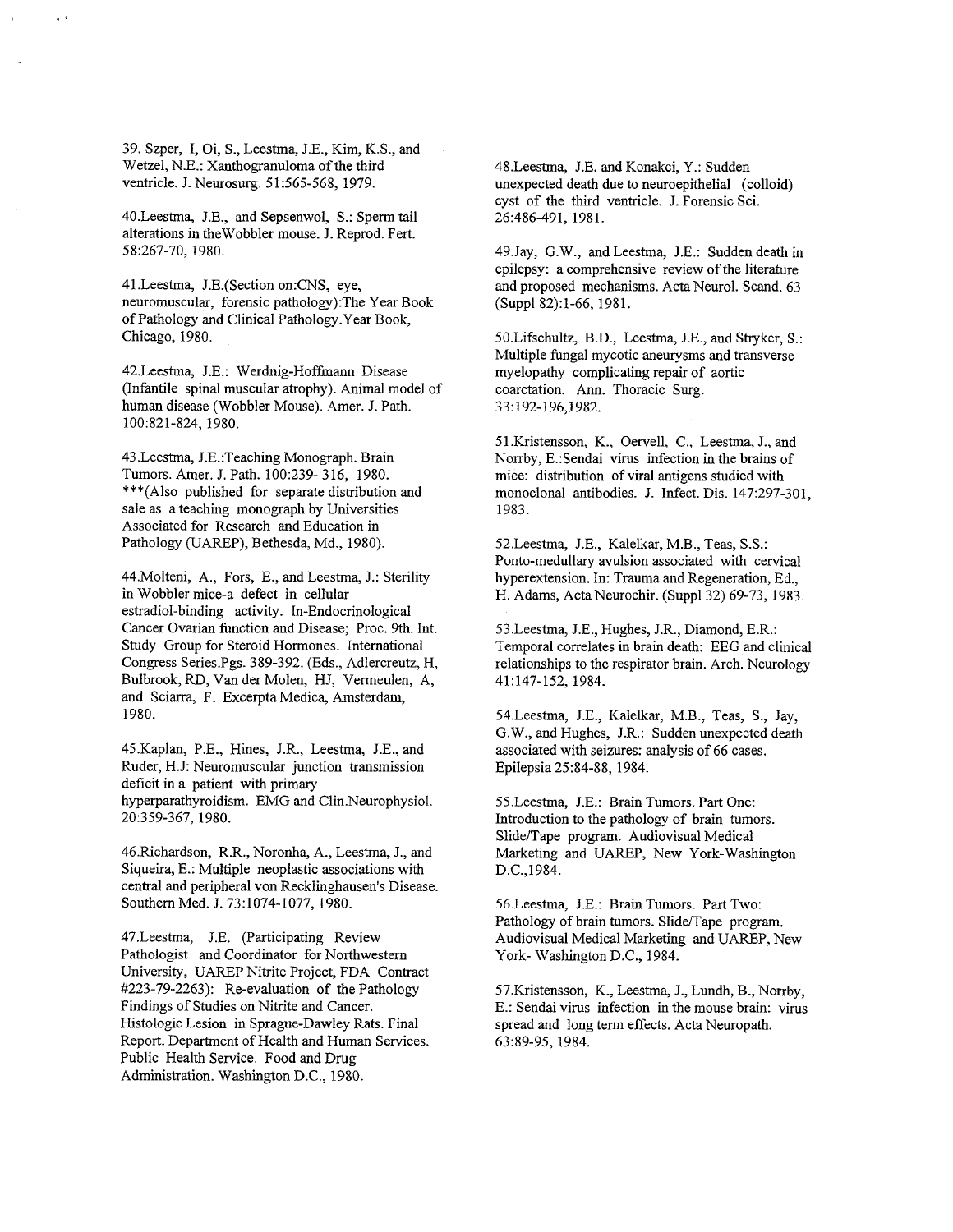58.Leestma, J.E., Hughes, J.R., Teas, S.S., Kalelkar, M.B .: Sudden epilepsy deaths and the forensic pathologist. Am. J. Forensic Med. Pathol. 6:215-218, 1985.

59.Fernbach, S.K., Naidich, T.P., McLone, D.G., Leestma, J.E.: Primary intrathecal Wilms' tumor with diastematomyelia. J. Computer Assisted Tomography 8:523-528, 1984.

60. Leestma, J.E.: The Pathology of viral diseases of the nervous system (Chapter 16: pp.  $704-787$ ). In-General Neuropathology (Eds., Robertson, D.M., and Davis, R.), Williams and Wilkins, Baltimore, 1985

61. Husain, A., and Leestma, J.E.: Astroblastoma: immunocytochemical and electron microscopic analysis. J. Neurosurgery 64:657-661, 1986.

62. Naidich, T.P., Radkowski, M.A., McLone, D.G., and Leestma, J.E.: Chronic cerebral herniation in shunted Dandy-Walker malformation. Radiology 158431-4341986

63. Magee, D.J., and Leestma, J.E.: Use of neuropathologic evidence in will contests Medical Trial Tech. Quarterly 33:121-139, 1986.

64. Taomoto K, Tomita T, Raimondi AJ, Leestma JE: Medulloblastomas in childhood: histological factors influencing patients' outcome. Child Nerv Syst 3:354-360, 1987.

65. Lifschultz, B.D., Donoghue, E.R., and Leestma, J.E., and Boade, W.A. (1987): Embolization of cotton pledgets following insertion of porcine cardiac valve bioprostheses. J. Forensic Sci. 32(6): 1796-1800 1987

66. Leestma, J.E.: Forensic Neuropathology, Raven Press, New York, 1988.

67. Burke, H.B., Richards, R.L., and Leestma, J.E.: Allocation of senior electives by auction. J. Med. Education 63:76, 1988.

68. Leestma, J.E., Walczak, T., Hughes, J.R., Kalelkar, M.B., and Teas, S.S. : A prospective study on sudden unexpected death in epilepsy. Ann. Neurology 26:195-203, 1989.

69. Gianaris, P.G., Leestma, J.E., Cerullo, L.J., and Butler, A.: Castleman's disease manifesting in the the central nervous system: case report with

immunological studies. Neurosurgery 24:608-613, 1989

70. Leestma JE: The neuropathologist as an expert witness. Med Trial Tech. Qtly. 28:170-183, 1989.

71. Leestma, JE: The Cardiovascular System (Chapter 30). In Medical Litigation Guide, F. Lane  $(Editor)$ . Callaghan & Co., Deerfield IL. 1990.

72. Leestma, J.E.: Natural history of epilepsy [Chapter 1]. In: Epilepsy and Sudden Death, edited by C.M. Lathers and P. L. Schraeder, Marcel Dekker, New York, 1990, pp. 1-26.

73. Leestma, J.E.: Sudden unexpected death associated with seizures: a pathological review [Chapter 5]. In: Epilepsy and Sudden Death, edited by C.M. Lathers and P.L. Schraeder, Marcel Dekker, New York, 1990, pp. 61-88.

74. Lathers, C.M. and Leestma, J.E.: Psychoactive agents, epilepsy, arrhythmias and sudden death [Chapter 23]. In: Epilepsy and Sudden Death, edited by C.M. Lathers and P.L. Schraeder, Marcel Dekker, New York, 1990, pp. 447-484.

75. Chan AWK, Lathers CM, Leestma JE: Alcohol, arrhythmias, seizures and sudden death [Chapter 19]. In: Epilepsy and Sudden Death, edited by C.M. Lathers and P.L. Schraeder, Marcel Dekker, New York, 1990, pp. 329-374.

76. Leestma JE, Helenowski T: Bladeless knife cuts new ground. Chicago Medicine 93:20-23, 1990.

77. Leestma JE: Viral infections of the nervous system. In: Textbook of Neuropathology, 2nd edition. RL Davis and DM Robertson (eds). Williams and Wilkins, Baltimore. Chapter 15, pp. 804-903, 1991

78. Leestma, JE: Neuropathology and pathophysiology of trauma and toxicity. In: Forensic Neuropsychology, edited by H.O. Doerr and A.S. Carlin, The Guilford Press, New York, 1991.

79. Leestma, J.E. (member of Consensus Development Panel, Walter E. Nance, M.D., Ph.D. Chairman): Acoustic Neuroma. Consensus Statement. NIH Consensus Development Conference, Dec. 11-13, 1991, Vol. 9, No. 4. National Institutes of Health, Bethesda, MD.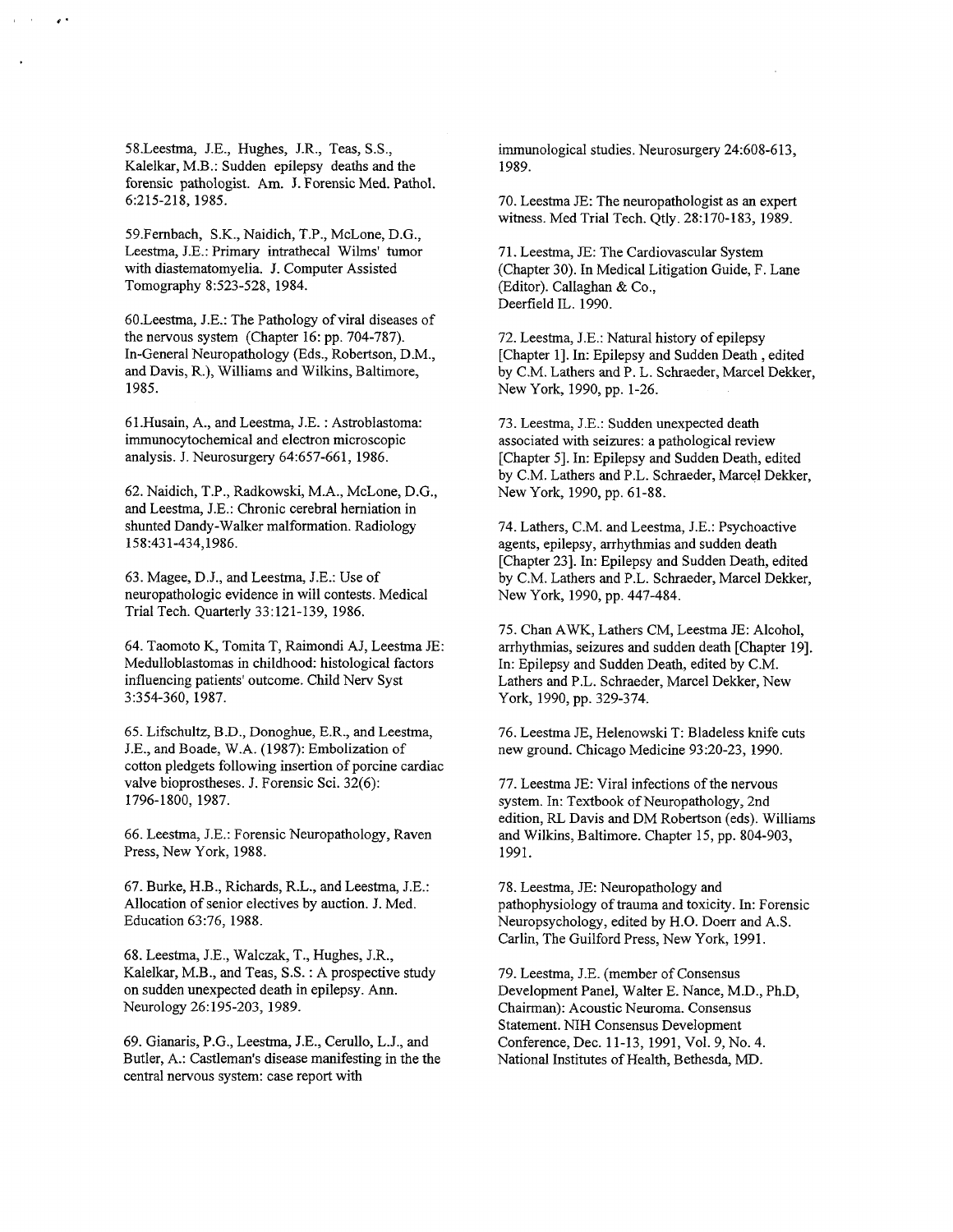80. Leestma, JE: Forensic Neuropathology (Chapter 12). In: Pediatric Neuropathology, edited by S. Duckett. Williams & Wilkins, Baltimore, 1995.

81. Tennis, P., Cole, T.B., Annegers, J.F., Leestma, J.E., McNutt, M., and Rajput, A.: A cohort study of the incidence of sudden unexplained death in people with seizure disorder in Saskatchewan, Canada. Epilepsia 36:29-36, 1995.

82. Yamamoto H, Kaneko Y, Vandermeulen D, Kersey D, Mkrdichian E, Cerullo L, Leestma J, and Moskal JR: The expression of CMP-NeuAc:GalB1, 4GlcNAc a2,6 sialyltransferase (EC 2.4.99.1) and glycoproteins bearing a2,6-linked sialic acids in human brain tumours. Glycocongugate J. 12:848-856, 1995.

83. Kaneko Y, Yamamoto H, Kersey D, Colley KJ, Leestma JE and Moskal JR: Expression of GalB1,4GlcNAc a-2,6 sialyltransferase and a-2,6-linked sialoglycoconjugates. II. Human brain tumors. Acta Neuropathol 91:284-292, 1996.

84. Leestma JE, Grutsch J, Mkrdichian E, Cerullo LJ: Prognosis of patients with primary malignant brain tumors: Is there any cause for optimism? Chicago Medicine 99:10-13, 1996.

85. Yamamoto H, Saito T, Kaneko Y, Kersey D, Yong VW, Mkrdichian E, Cerullo L, Leestma J, Moskal JR:  $\alpha$ 2,3 sialyltransferase mRNA and  $\alpha$ 2,linked glycoprotein sialylation are increased in malignant gliomas. Brain Research 755:175-179, 1997

86. Leestma, JE. Annegers, JF. Brodie, MJ, Brown, S, Schraeder, P, Siscovick, D, and Wannamaker, B, et al.: Sudden unexplained death in epilepsy (SUDEP) in a large clinical development program. Epilepsia 847-55 1997

87. Leestma JE: Chapter 11: Forensic Neuropathology. In: Neuropathology. The diagnostic approach. Edited by JH Garcia. Mosby-Yearbook, St. Louis, 1997.

88. Annegers JF, Coan SP, Hauser WA, Leestma J, Duffell W, Tarver B: Epilepsy, vagal nerve stimulation by the NCP® system, mortality, and sudden, unexpected, unexplained death. Epilepsia 39:206-212, 1998.

89. Leestma JE: Forensic considerations in sudden unexpected death in epilepsy. Epilepsia 38(suppl. 11): S63-S-66, 1997.

90. Leestma JE: Forensic neuropathological aspects of the aging brain. In: Pathology of the Aging Brain, S Duckett and J de la Torre (Editors), Oxford University Press, New York, 2001.

91. Yamamoto H, Swoger J, Greene S, Saito T, Hurh J, Sweeley, Leestma J, et al.:  $\beta$ 1,6-N-Acetylglucosamine-bearing N-glycans in human gliomas: implications for a role in regulating invasivity. Cancer Research 60:134-142, 2000.

92. Leestma JE, Vicente Torres J: Unappreciated agenesis of the cerebellum in an adult: case report of a 38 year old man. Amer. J. Forensic Med Pathol. 21:155-161, 2000.

93. Kroes FA, Jastrow A, McLone MG, Yamamoto H, Colley P, Kersey DS, Yong VW, Mkrdichian E, Cerullo L, Leestma J, Moskal JR: The identification of novel therapeutic targets for the treatment of malignant brain tumors. Cancer Ltrs 156:191-198. 2000

94. Annegers JF, Coan SP, Hauser WA, Leestma J: Epilepsy, vagal nerve stimulation by the NCP<sup>®</sup> system, all-cause mortality, and sudden, unexpected, unexplained death. Epilepsia 41:549-553, 2000.

95. Leestma JE: Occult/asymptomatic cranial injury in infancy: its significance for medical practice and forensic medicine. Lancet Neurology Network 4(2) 1, January 2001 [www.lancetneuronet.com].

96: Leestma JE: Neuropathological and Forensic Aspects of of Brain Death and the Respirator Brain In: Clinical Guide to Brain Death . EFM Wijdicks (Ed), Lippincott Williams & Wilkins, Philadelphia, 2001

97. Miller M, Leestma J, Barnes P, Carlstrom T, Gardner H, Plunkett J, Stephenson J, Thibault K, Uscinski R, Niedermier J, Galaznik J: A sojourn into the abyss: hypothesis, theory, and established truth in infant head injury. Pediatrics 113:432-433, 2004.

98. Leestma, JE: Case analysis of brain injured, admittedly shaken infants: 54 cases, 1969-2001. Amer J Foren Med Pathol 26:199-212, 2005.

99. Leestma JE: "Shaken baby" syndrome: confessions/admissions of alleged perpetrators as